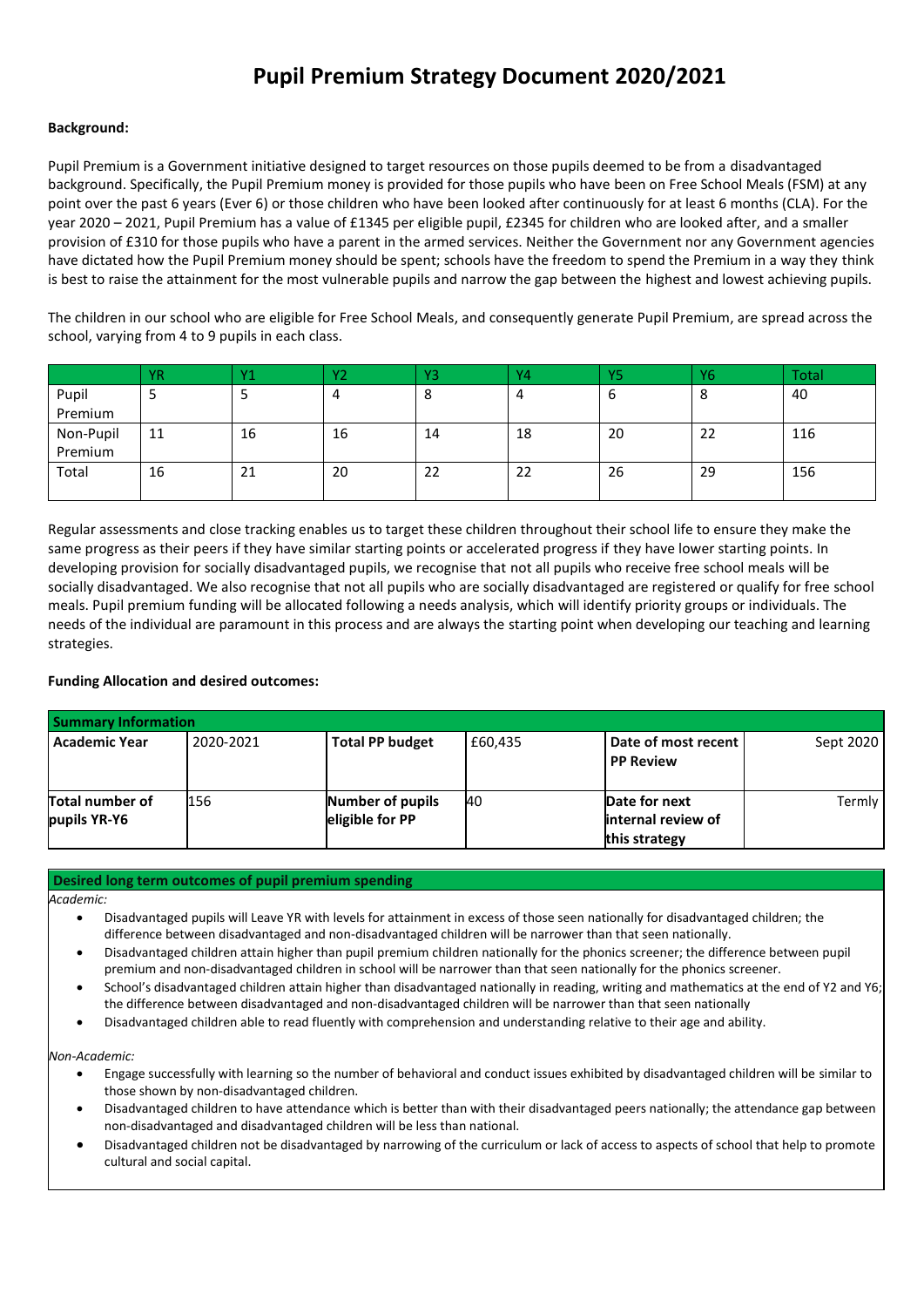## **Data Analysis:** *Published data: 2019 Data set (no 2020 data due to Coronavirus Pandemic)*

| <b>EYFS (%)</b> | All | <b>PP/Non PP</b> |
|-----------------|-----|------------------|
| <b>GLD</b>      | 80  | 100/76           |
| <b>Phonics</b>  | 86  | 88/85            |

| Key Stage 1 (%)  | <b>Reading</b> | <b>Writing</b> | <b>Maths</b> |
|------------------|----------------|----------------|--------------|
| <b>PP/Non PP</b> | 50/81          | 50/81          | 50/81        |
| PP/Non PP        | 50/25          | 50/13          | 50/25        |

| Key Stage 2 (%) | <b>Reading</b> | <b>Writing</b> | <b>SPaG</b> | <b>Maths</b> |
|-----------------|----------------|----------------|-------------|--------------|
| PP/Non PP       | 46/69          | 77/81          | 77/75       | 62/75        |
| PP/Non PP       | 23/13          | 15/25          | 38/25       | 0/13         |

| <b>Summary compared to NA</b> | <b>PP at Shield Row</b> | <b>PP Nationally</b> | <b>Other Pupils Nationally</b> |
|-------------------------------|-------------------------|----------------------|--------------------------------|
| <b>GLD</b>                    | 100                     | 56                   | 75                             |
| <b>Y1 Phonics</b>             | 88                      | 71                   | 84                             |
| <b>KS1 Reading</b>            | 50                      | 62                   | 78                             |
| <b>KS1 Writing</b>            | 50                      | 55                   | 73                             |
| <b>KS1 Maths</b>              | 50                      | 63                   | 79                             |
| <b>KS2 Reading</b>            | 46                      | 62                   | 78                             |
| <b>KS2 Writing</b>            | 77                      | 68                   | 83                             |
| <b>KS2 GPS</b>                | 77                      | 68                   | 83                             |
| <b>KS2 Maths</b>              | 62                      | 68                   | 83                             |

**Data Analysis:** *Performance over time* 

| Attainment of Entry: % In line | <b>PP</b> children | Non-pp children | <b>Other pupils nationally</b> |
|--------------------------------|--------------------|-----------------|--------------------------------|
| 2019-20                        |                    |                 |                                |
| 2018-19                        | 100                | 76              |                                |
| 2017-18                        | 71                 | 79              |                                |

| <b>Phonics</b> | <b>PP</b> children | Non-pp children | Other pupils nationally |
|----------------|--------------------|-----------------|-------------------------|
| 2019-20        |                    |                 |                         |
| 2018-19        | 88                 | 85              | 84                      |
| 2017-18        | 100                | 86              | 84                      |

| <b>KS2 Combined ARE</b> | <b>PP</b> children | Non-pp children | <b>Other pupils nationally</b> |
|-------------------------|--------------------|-----------------|--------------------------------|
| 2019-20                 |                    |                 |                                |
| 2018-19                 | 45                 | 56              |                                |
| 2017-18                 | 38                 | 67              | 70                             |

| <b>KS2 Combined GDS/HS</b> | <b>PP</b> children | Non-pp children | Other pupils nationally |
|----------------------------|--------------------|-----------------|-------------------------|
| 2019-20                    |                    |                 |                         |
| 2018-19                    |                    |                 |                         |
| 2017-18                    |                    |                 | ᅩ                       |

| Attendance Data | <b>PP</b> children | Non-pp children | Other pupils nationally |
|-----------------|--------------------|-----------------|-------------------------|
| 2019-20         | 92.8               | 95.2            | 95                      |
| 2018-19         | 94.2               | 95.6            | 95.7                    |
| 2017-18         | 94.6               | 96.2            | 94.1                    |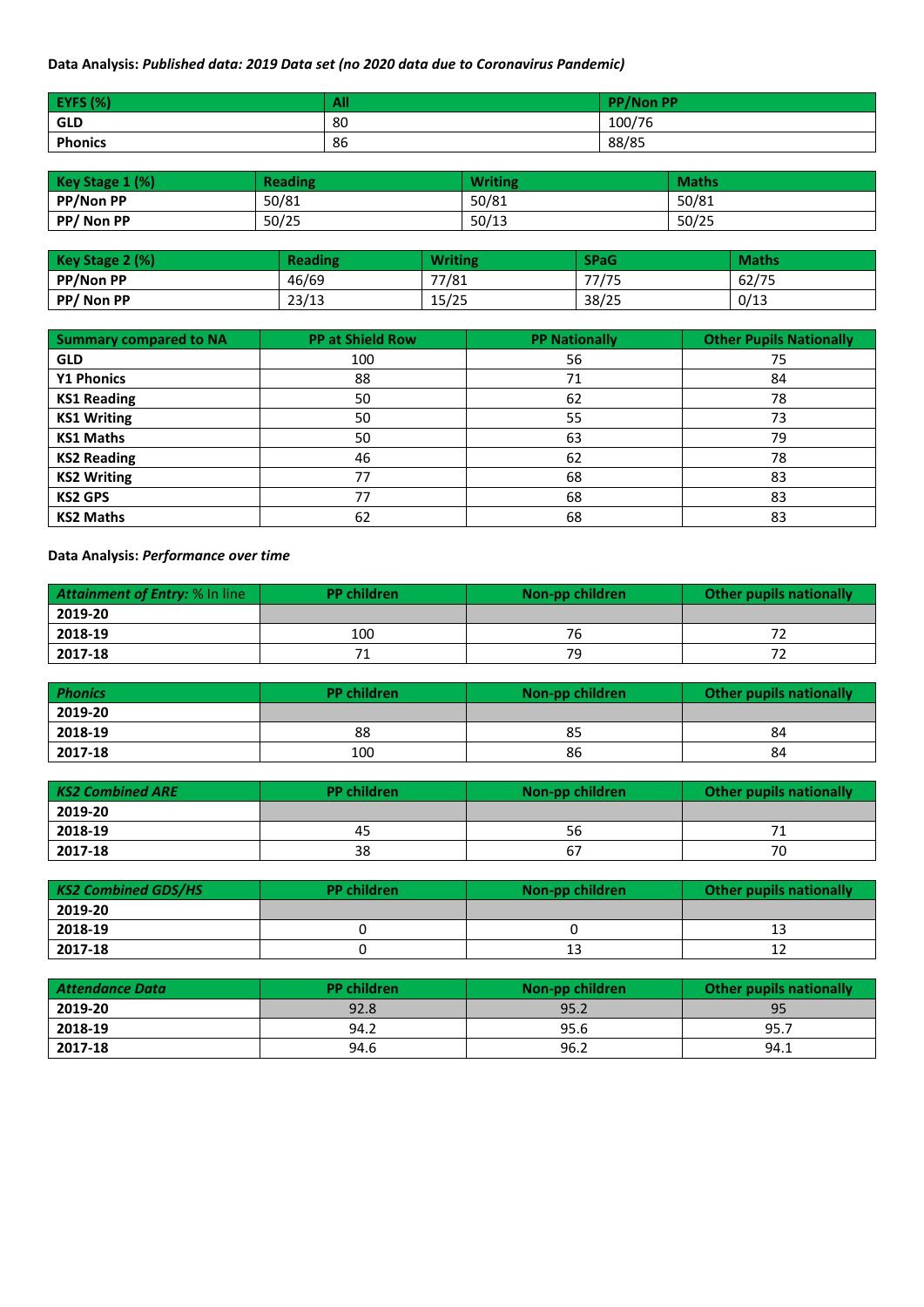### **Barriers to future attainment (for pupils eligible for PP)**

#### Academic Barriers

Barrier A1: Pupils who are eligible for Pupil Premium do not enter early years at age related-expectations in communication and language. This means they need to make more progress than their peers to catch up over time and address issues with literacy.

Barrier A2: Pupils who are eligible for Pupils premium have less experiences with early language and literacy meaning that there are gaps in their knowledge, understanding and skills resulting in slower progress in reading

Barrier A3: Lack of parental engagement means not all pupils are encouraged to read at home or read regularly to an adult Non Academic Barriers

Barrier NA1: The emotional resilience of some pupils eligible for pupil premium is low when compared to their peers. This can affect their ability to concentrate on academic activities, especially when tasks are challenging.

Barrier NA2: Low attendance rates impact on the ability to access learning

Barrier NA3: Lack of sufficient funds at home to ensure access to a wide range of educational and cultural experiences

#### **3 Tier strategy to addressing barriers based on research**

**For each barrier school adopts a 3 tier approach, based on the EEF Guide to the Pupil Premium, to consider how best to address this issue for pupils**

#### **Tier 1: Classroom factors**

- Ensure all pupils receive high quality teaching and support within lessons.
- Provide additional teaching assistants to support learning in the classroom when there is a risk of children falling behind
- Provide high quality resources for pupils to access, which motivate and inspire.

#### *Supporting Research/Evidence:*

- *High performing teachers – Research has found that allocating the best teachers to disadvantaged children can have a huge impact, much greater than the difference made for other pupils. (Improving the impact of teachers on pupil achievement, London School of Economics and Stanford University)*
- *High Quality first wave teaching – Research from the EEF shows that what happens in the classroom makes the biggest difference and that improving teaching quality leads to the greatest improvements (EEF Closing the Attainment Gap, 2018)*
- *Early intervention – Research shows that high-quality early years provision, with strong educational focus and activities to support early reading and language concepts is highly beneficial for disadvantaged children (The Pupil Premium Making it work in your school – Oxford School Improvement 2015).*
- *Flexibility – The Oxford University Press Pupil Premium report highlights the process of 'analysis, action, evaluation and review' as key to sustaining school improvement. They highlight the importance of using data to identify needs of PP children and explains the need to 'match strategies and interventions to current learning needs to prevent or close gaps*".

### **Tier 2: Evidence based, time bound, targeted Intervention**

 Provide interventions for identified children, focusing on key aspects of development, basic skills, particularly reading and number skills.

#### *Supporting Research/Evidence:*

- *Targeted Intervention – In their 2018 'Closing the Attainment Gap' report, the EEF stated that 'Targeted small group and one - to one interventions have the potential for the largest immediate impact on attainment.'*
- *Flexibility – The Oxford University Press Pupil Premium report highlights the process of 'analysis, action, evaluation and review' as key to sustaining school improvement. They highlight the importance of using data to identify needs of PP children and explains the need to 'match strategies and interventions to current learning needs to prevent or close gaps*".

#### **Tier 3: Wider factors and considerations**

 Provide a wide range of opportunities for pupils to develop their self-confidence, self-esteem, social and behavioural skills, and their resilience

#### *Supporting Research/Evidence:*

- *Extended Provision - Extended schools have been found to make a difference through breakfast clubs, after school programmes, multi-agency teams in schools and parenting support. They help create the conditions under which improved teaching and learning approaches can work. (Extended services in practice – A summary of evaluation evidence for head teachers, DfE, 2011)*
- **Personal and Social skill -** Research into pupil resilience demonstrates that a key factor that helps disadvantaged children buck the trend and succeed in life against the odds is their strong personal and social skills… (Aiming high for children, HM Treasury and DfES, 2007)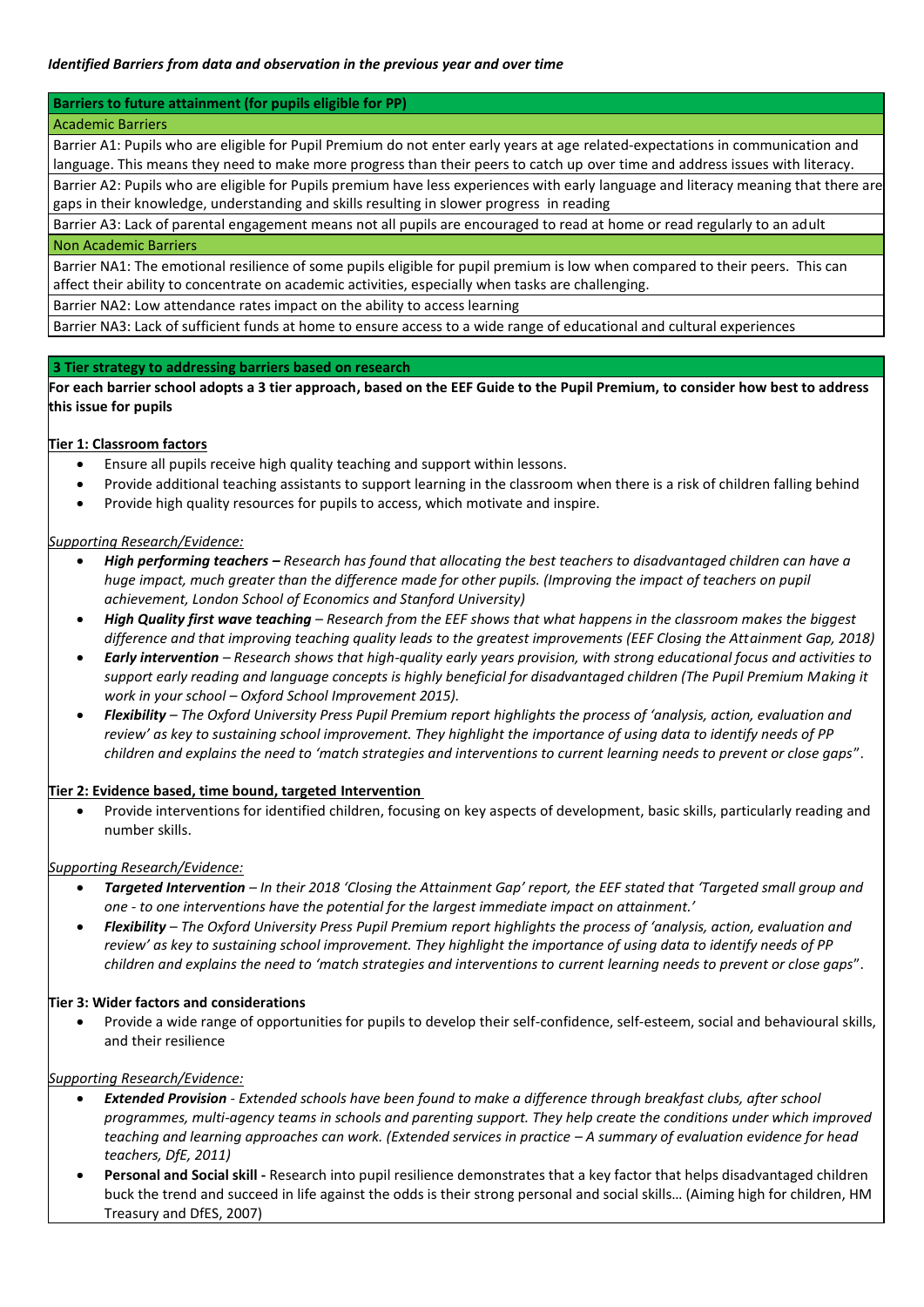## **How our Pupil Premium will be spent to address barriers:**

## **Academic Barrier Spend:**

Barrier A1: Pupils who are eligible for Pupil Premium do not enter early years at age related-expectations in communication and language. This means they need to make more progress than their peers to catch up over time.

| Budget:<br>£23500               | <b>Action</b>                                                                                                                                                                                                                                                                                                                                                                                                  | Spend          | <b>Desired impact</b>                                                                                                                                                                                                                                                                                                                                                                                                                                                                  | <b>Actual Impact</b> |
|---------------------------------|----------------------------------------------------------------------------------------------------------------------------------------------------------------------------------------------------------------------------------------------------------------------------------------------------------------------------------------------------------------------------------------------------------------|----------------|----------------------------------------------------------------------------------------------------------------------------------------------------------------------------------------------------------------------------------------------------------------------------------------------------------------------------------------------------------------------------------------------------------------------------------------------------------------------------------------|----------------------|
| Tier 1:<br>Classroom            | Training/CPD:<br>Provide training for<br>PEERS CROWD approach<br>to early language<br>development<br>Staff deployment:<br>Additional staffing to<br>$\bullet$<br>allow for low pupil-adult<br>ratio in EYFS and Y1 so<br>there are more<br>interactions and<br>opportunities to model<br>language and<br>communication.                                                                                        | £500<br>£10000 | Measurable:<br>PP outcomes to be<br>$\bullet$<br>above pp children<br>nationally and close to<br>non-pp children in<br>school in ELGs linked<br>to C&L<br>Observed:<br>Earlier diagnosis of<br>$\bullet$<br>pupil difficulty linked<br>to language<br>More inclusive and<br>$\bullet$<br>more personal<br>teaching based in<br>language and<br>communication<br>developmental needs<br>More opportunity for<br>$\bullet$<br>pupil interactions both<br>with their peers and<br>adults. |                      |
| Tier 2:<br>Intervention         | Staff deployment:<br>In EYFS we will run the<br>$\bullet$<br>NELI programme to<br>improve communication<br>and language. Taking<br>into account the starting<br>points of children.<br>SALT interventions<br>$\bullet$<br>based on analysis of<br>specific needs.                                                                                                                                              | £10000         | Measurable:<br>60% children in the<br><b>NELLI Programme to</b><br>reach GLD.<br>Observed:<br>Children communicate<br>$\bullet$<br>effectively and reach<br>key milestones in<br>language<br>development.                                                                                                                                                                                                                                                                              |                      |
| Tier 3: Wider<br>considerations | Other:<br>SALT support for<br>٠<br>children with additional<br>communication and<br>language needs that<br>cannot be accounted for<br>through lack of<br>experiences.<br>Provide a rich range of<br>$\bullet$<br>experiences within<br>provision, through<br>resourcing, visits and<br>visitors to enrich<br>children's experiences<br>and motivation to<br>communicate and<br>interact (could be tier<br>1?). | £2000<br>£1000 | Measurable:<br><b>SALT</b> interventions<br>have clear impact and<br>children meet targets<br>(see SALT target<br>/Support plan)<br>Observed:<br>Children talk readily<br>$\bullet$<br>about the experiences<br>they have had in<br>school and also about<br>their interests.<br>Children can<br>$\bullet$<br>communicate their<br>knowledge and<br>understanding of<br>different concepts<br>Children meet key<br>$\bullet$<br>milestones in language<br>development                  |                      |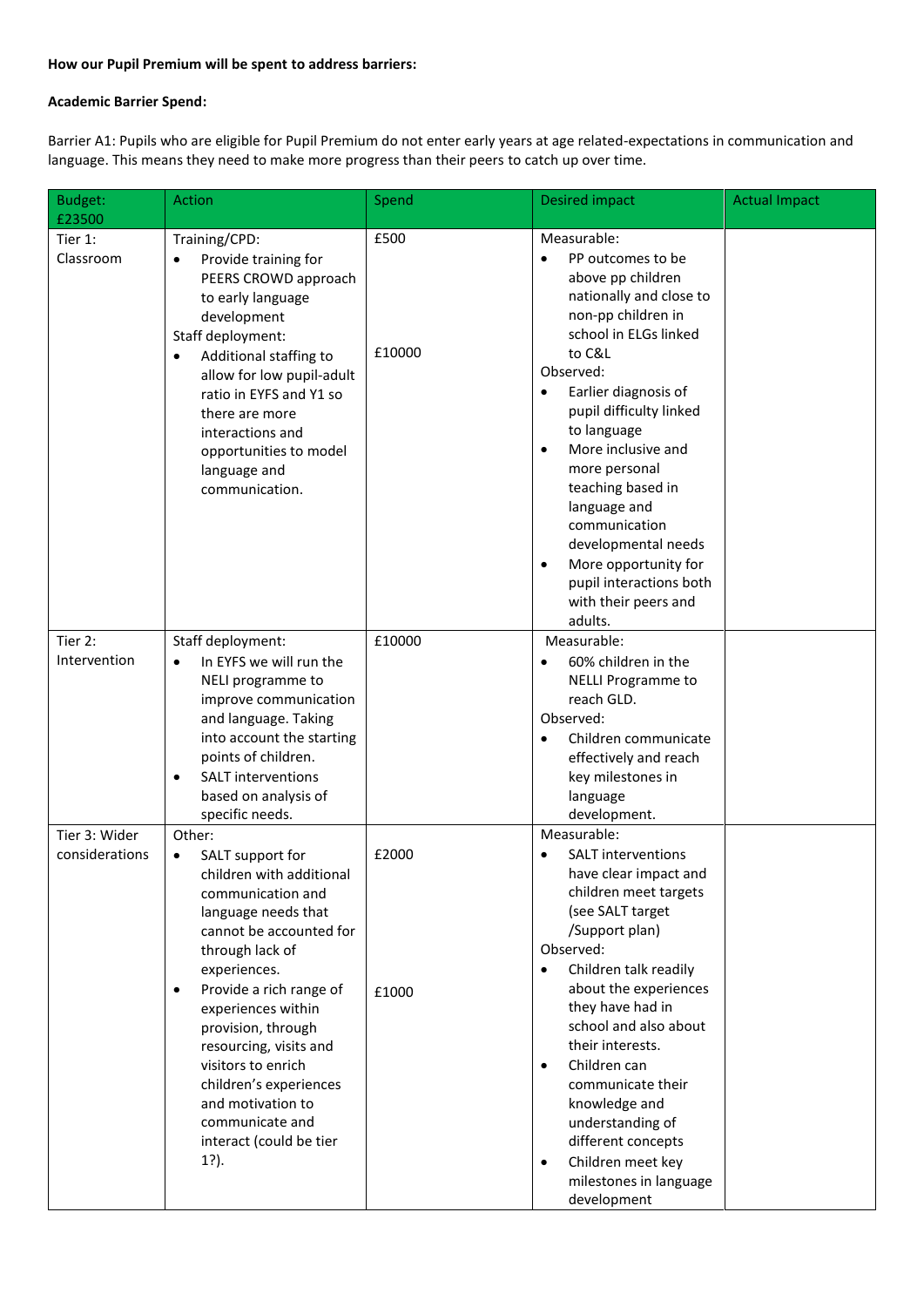Barrier A2: Pupils who are eligible for Pupils premium have less experiences with early language and literacy meaning that there are gaps in their knowledge, understanding and skills resulting in slower progress in reading

| Budget:<br>£18000               | <b>Action</b>                                                                                                                                                                                                                                                                                                                                                                                                | Spend          | <b>Desired impact</b>                                                                                                                                                                                                                                                                                                                                                                                                                                                                                                                                                     | <b>Actual Impact</b> |
|---------------------------------|--------------------------------------------------------------------------------------------------------------------------------------------------------------------------------------------------------------------------------------------------------------------------------------------------------------------------------------------------------------------------------------------------------------|----------------|---------------------------------------------------------------------------------------------------------------------------------------------------------------------------------------------------------------------------------------------------------------------------------------------------------------------------------------------------------------------------------------------------------------------------------------------------------------------------------------------------------------------------------------------------------------------------|----------------------|
| Tier 1:<br>Classroom            | Training/CPD:<br>Provide Letters and<br>Sounds training for all<br>staff so that all<br>members of staff have a<br>secure understanding of<br>progress of skills and<br>can teach and intervene<br>Staff deployment:<br>Additional staffing to<br>$\bullet$<br>allow for low pupil-adult<br>ratio in reading lessons<br>in all classes Y1-Y6 so<br>children read and<br>discuss more often with<br>an adult. | £500<br>£10000 | Measurable:<br>Reading outcomes to<br>be at least in line with<br>NA at the KS1 and KS2<br>for all groups of pupils.<br>Observed:<br>Greater engagement in<br>$\bullet$<br>reading<br>Better monitoring of<br>$\bullet$<br>pupil progress in<br>reading<br>Earlier diagnosis of<br>$\bullet$<br>pupil difficulty with<br>reading<br>More inclusive and<br>more personal<br>teaching of reading<br>approaches<br>The quality of<br>$\bullet$<br>learning/work<br>improves in reading<br>More opportunity for<br>$\bullet$<br>pupil-pupils and pupil-<br>adult interactions |                      |
| Tier 2:<br>Intervention         | Staff deployment:<br>TAs deployed<br>$\bullet$<br>specifically to provide<br>reading intervention and<br>target children for 1:1<br>reading regularly during<br>Library and ERIC time.<br>X1 member of trained<br>staff to use Cracking<br>comprehension and IDL<br>cloud literacy to<br>accelerate progress for<br>slower moving readers<br>in Y4 and Y5.                                                   | £3000<br>£2000 | Measurable:<br>Baselines will be taken<br>$\bullet$<br>prior to all<br>interventions and the<br>impact of adult led<br>programmes will be<br>measured using exit<br>data on completion of<br>the intervention -<br>improvements to be<br>evidenced.<br>Observed:<br>Vast majority of<br>$\bullet$<br>children to be fluent<br>readers who show<br>understanding of a<br>text.<br>Gaps in knowledge,<br>$\bullet$<br>understanding and<br>skills are addressed.                                                                                                            |                      |
| Tier 3: Wider<br>considerations | Other<br>X30 Licences for Reading<br>plus<br>Reading resources<br>$\bullet$<br>matched to stage and<br>interest purchases                                                                                                                                                                                                                                                                                    | £2000<br>£500  | Measurable:<br>Children reading<br>$\bullet$<br>accuracy and rate<br>improves at a quicker<br>rate than their<br>chronological age.<br>Observed:<br>Vast majority of<br>$\bullet$<br>children to be fluent<br>readers who show<br>understanding.                                                                                                                                                                                                                                                                                                                          |                      |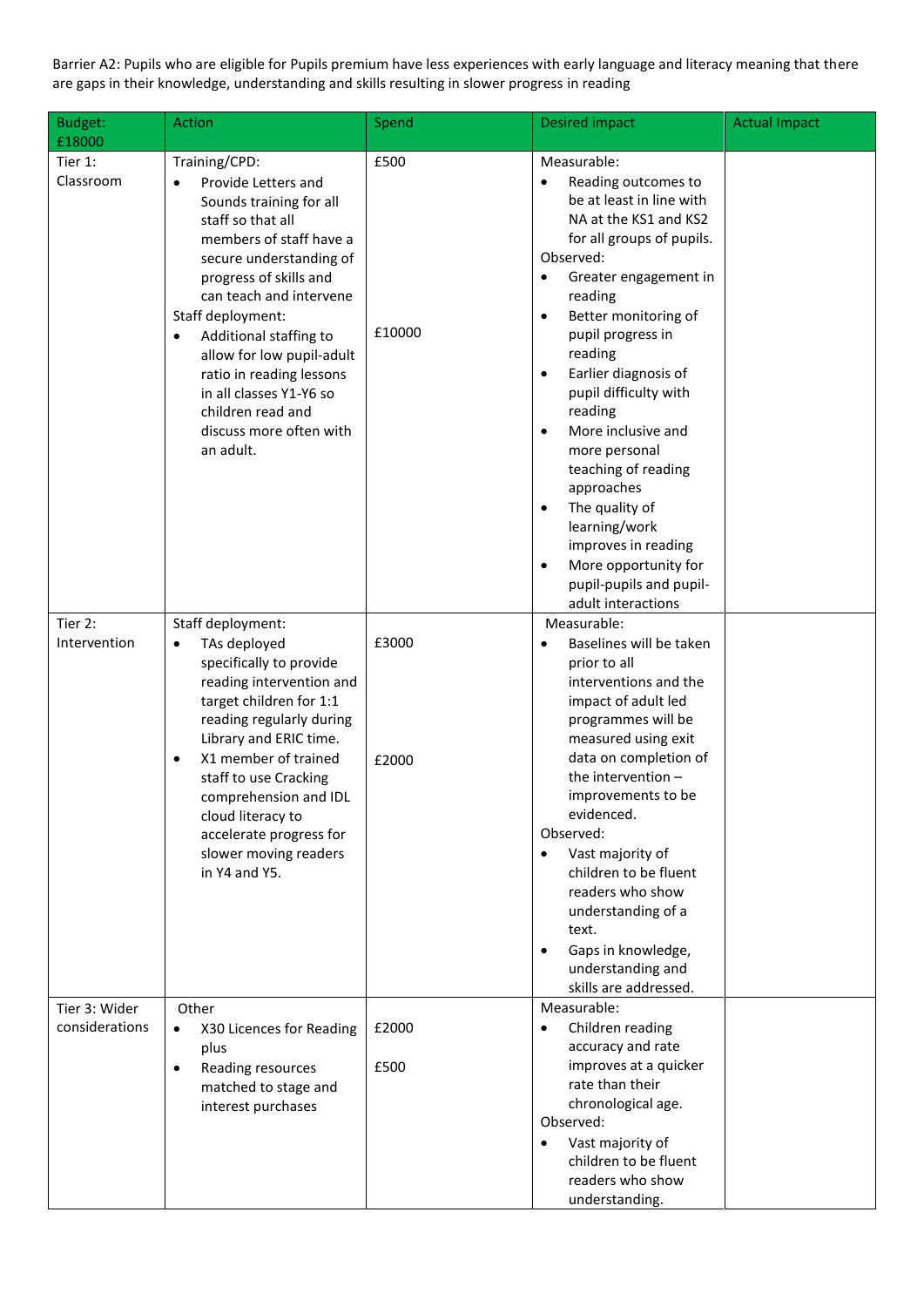Barrier A3: Lack of parental engagement means not all pupils are encouraged to read at home or read regularly to an adult

| Budget: £2500                   | <b>Action</b>                                                                                                                                                                                                                                                                             | Spend        | <b>Desired impact</b>                                                                                                                                                                                                                                                              | <b>Actual Impact</b> |
|---------------------------------|-------------------------------------------------------------------------------------------------------------------------------------------------------------------------------------------------------------------------------------------------------------------------------------------|--------------|------------------------------------------------------------------------------------------------------------------------------------------------------------------------------------------------------------------------------------------------------------------------------------|----------------------|
| Tier 1:<br>Classroom            | Reading corners and<br>$\bullet$<br>research spaces<br>developed and<br>resourced with engaging<br>books                                                                                                                                                                                  | £500         | Observed:<br>Children are eager to<br>read in school                                                                                                                                                                                                                               |                      |
| Tier 2:<br>Intervention         | TAs deployed<br>$\bullet$<br>specifically to provide<br>reading intervention and<br>target children for 1:1<br>reading regularly during<br>Library and ERIC time.                                                                                                                         | £2000        | Measurable:<br>Children who aren't<br>$\bullet$<br>supported with<br>reading at home will<br>read x3 in school and<br>therefore gain reading<br>rewards.<br>Observed:<br>Vast majority of<br>$\bullet$<br>children to be fluent<br>readers who show<br>understanding of a<br>text. |                      |
| Tier 3: Wider<br>considerations | Parental training<br>$\bullet$<br>focusing on how to<br>support children with<br>reading and<br>understanding at home.<br>Funded places at<br>$\bullet$<br>breakfast and tea time<br>club so that children can<br>engage with "informal"<br>literacy and reading in<br>these environments | £500<br>£500 | Observed:<br>Vast majority of<br>$\bullet$<br>children to be fluent<br>readers who show<br>understanding of a<br>text.                                                                                                                                                             |                      |

## **Non-Academic Barrier Spend:**

Barrier NA1: The emotional resilience of some pupils eligible for pupil premium is low when compared to their peers. This can affect their ability to concentrate on academic activities, especially when tasks are challenging.

| Budget:<br>£10500       | <b>Action</b>                                                                                                                                                                                                                                                                                                                   | Spend   | Desired impact                                                                                                                                                                                                                                        | <b>Actual Impact</b> |
|-------------------------|---------------------------------------------------------------------------------------------------------------------------------------------------------------------------------------------------------------------------------------------------------------------------------------------------------------------------------|---------|-------------------------------------------------------------------------------------------------------------------------------------------------------------------------------------------------------------------------------------------------------|----------------------|
| Tier 1:<br>Classroom    | Training/CPD:<br>Training provided to all<br>staff in relation to<br>promoting resilience in<br>children.                                                                                                                                                                                                                       | £500    | Observed:<br>Children show<br>persistence in their<br>learning and are not<br>deterred by setbacks,<br>mistakes and errors.                                                                                                                           |                      |
| Tier 2:<br>Intervention | <b>Staff Deployment:</b><br>Since a significant<br>٠<br>proportion of our<br>disadvantaged pupils<br>have social and<br>emotional difficulties<br>including anxiety, low<br>self-esteem, poor social<br>skills and anger<br>management, we<br>deploy a highly skilled<br>HLTA, with a<br>background in<br>Behaviour Support and | £10,000 | Measurable:<br>Boxhall profiles will be<br>used to evidence<br>impact, along with<br>attainment data. These<br>interventions will be<br>reviewed termly.<br>Observed:<br>Children are happy,<br>confident, secure and<br>engage will with<br>learning |                      |